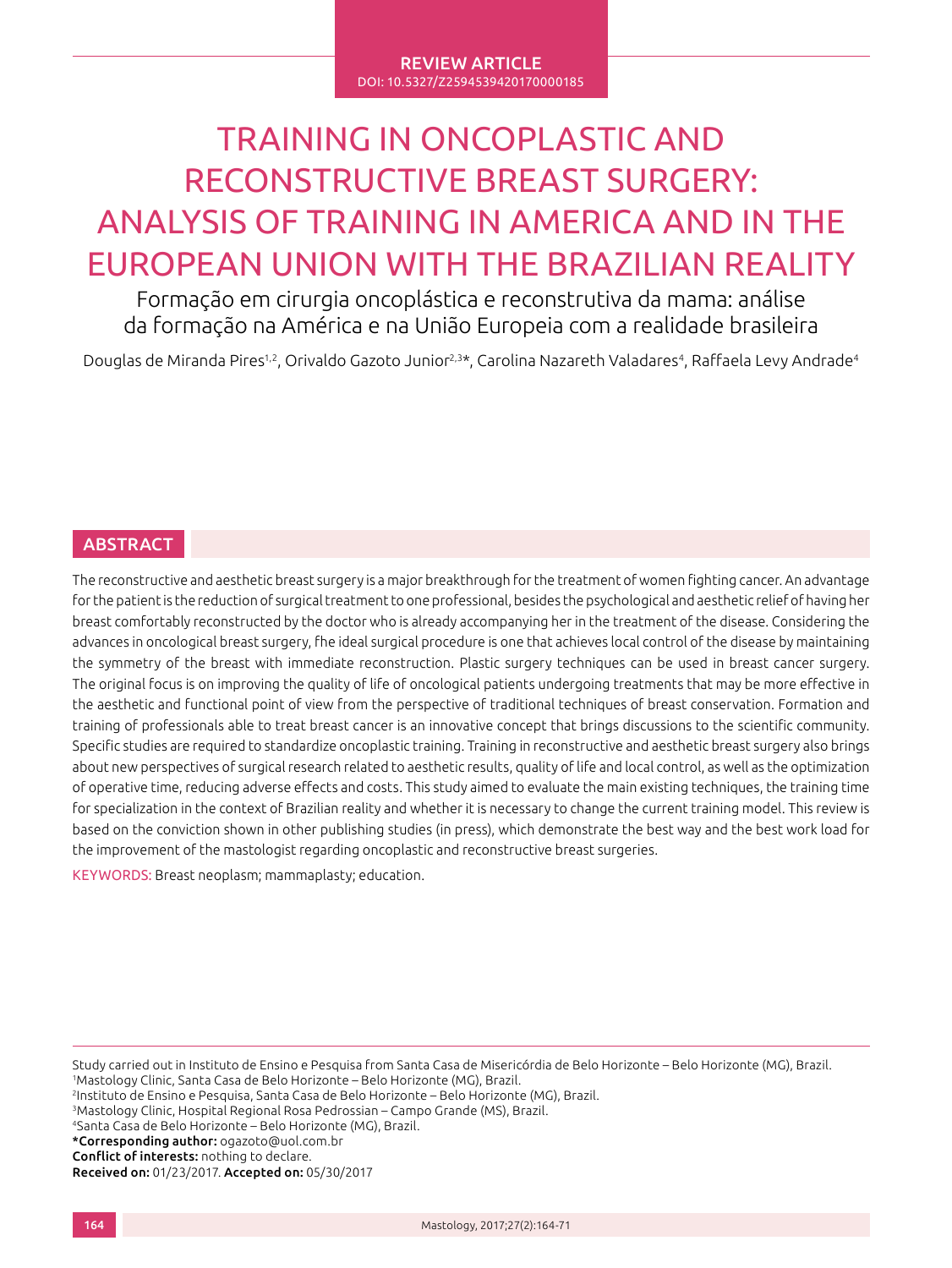# RESUMO

A cirurgia reparadora e estética da mama representa um grande avanço para o tratamento de mulheres que lutam contra o câncer. Uma das vantagens para a paciente é a diminuição de procedimentos cirúrgicos e tratamentos com mais de um profissional, além do alívio psicológico e estético de ter sua mama reconstruída de forma confortável pelo médico que já a acompanha no tratamento da doença. No que diz respeito aos avanços das cirurgias oncológicas da mama, deve-se levar em consideração o procedimento ideal com margens livres e o controle local adequado da doença, a reconstrução imediata da mama de forma simétrica e, por fim, a transposição de técnicas da cirurgia plástica para a cirurgia de câncer de mama. O foco original é a melhoria da qualidade de vida das pacientes oncológicas submetidas a tratamentos que podem ser mais eficazes do ponto de vista estético-funcional sob a ótica das técnicas tradicionais de conservação mamária. A formação e a capacitação de todos os profissionais aptos ao tratamento do câncer de mama é um conceito inovador e trará discussões e novos desafios ao meio científico, o que instiga a possibilidade de criar estudos específicos que levem em consideração a opinião da sociedade no intuito de padronizar a formação em oncoplastia. A pesquisa científica é necessária para avaliar muitos outros aspectos relacionados à oncoplastia, como o resultado estético, a qualidade de vida das pacientes e o controle local da doença, bem como a otimização do tempo operatório e a redução de efeitos adversos e custos. O presente estudo visou avaliar as principais técnicas existentes, o tempo para formação dessa especialização no contexto da realidade brasileira e se há necessidade de mudanças no modelo de formação dos profissionais que optarem por segui-la. Esta revisão baseia-se na convicção mostrada em trabalhos em editoração *(in press)* que demonstram a melhor forma e a melhor carga horária para aprimoramento do mastologista em técnicas de cirurgia oncoplástica e reconstrutiva da mama referendada em observação.

PALAVRAS-CHAVE: Neoplasia da mama; mamoplastia; educação.

# **INTRODUCTION**

Oncoplastic surgery in the treatment of breast cancer favors breast surgeons in the contexts of breast reconstruction and patient care, providing better aesthetic results without sacrificing the oncological treatment. The interaction between plastic surgery and mastology techniques originated a new approach to surgical training that aims to facilitate the treatment of this neoplasm. Technological advancements and benefits provided have already been discussed and presented in various global scenarios<sup>1</sup>. .

Professionals from different fields came together to share experiences and confront basic principles and techniques involved. Oncoplastic and reconstructive surgery of the breast was introduced in postgraduate course programs in 2010, during the Annual Clinical Congress of the American College of Surgeons (ACS), in San Francisco, California, with the participation of 120 professionals specializing in breast surgery, general surgery and plastic surgery. In this event, wellknown oncoplastic surgeons, such as Dr. Elizabeth Beahn and Prof. Melvin Silverstein, brought to light a number of relevant aspects of oncoplasty, such as indications, contraindications, postoperative radiotherapy, cost-effectiveness and variations in surgical time<sup>1</sup>. .

Most patients diagnosed with breast cancer in the United States are currently treated by a general surgeon specialized in cancer surgery. This scenario is different in Brazil, where most of the surgeries are performed by breast surgeons with training in general surgery, oncologic surgery and/or gynecology and obstetrics<sup>2</sup>.

The objective of this study was to analyze the discussions about the different formations of the breast surgeons in the studies published in the European Union and the works published by their direct collaborators to contrast and compare the different views put forward by each professional. The present study evaluated the different models for the training of breast reconstruction worldwide and their results. We focused our assessment on the essential criteria for candidates to participate in the training and performed a curricular analysis in the oncology field. Finally, we assessed whether significant changes in the current model of breast reconstruction surgery training in Brazil are required.

#### **METHODS**

The present study is a review of the scientific literature on the training of surgeons to perform oncoplastic and reconstructive breast surgeries. According to Gil<sup>3</sup>, a bibliographical research is carried out using publications that are already prepared, especially books and scientific papers. The present bibliographic work is a literature review of published works, master's thesis, electronic magazines and federal council bulletins. Our search terms included oncoplastic, surgeon training, reconstructive surgery of the breast and their equivalent in Portuguese (*oncoplastia*, *formação do cirurgião* and *cirurgia reparadora da mama*) with no period limits. In the result section, we discussed different points of view that form the training base considering time and number of patients adequate to oncoplastic surgery referral, as well as the amplitude of the clinical situation.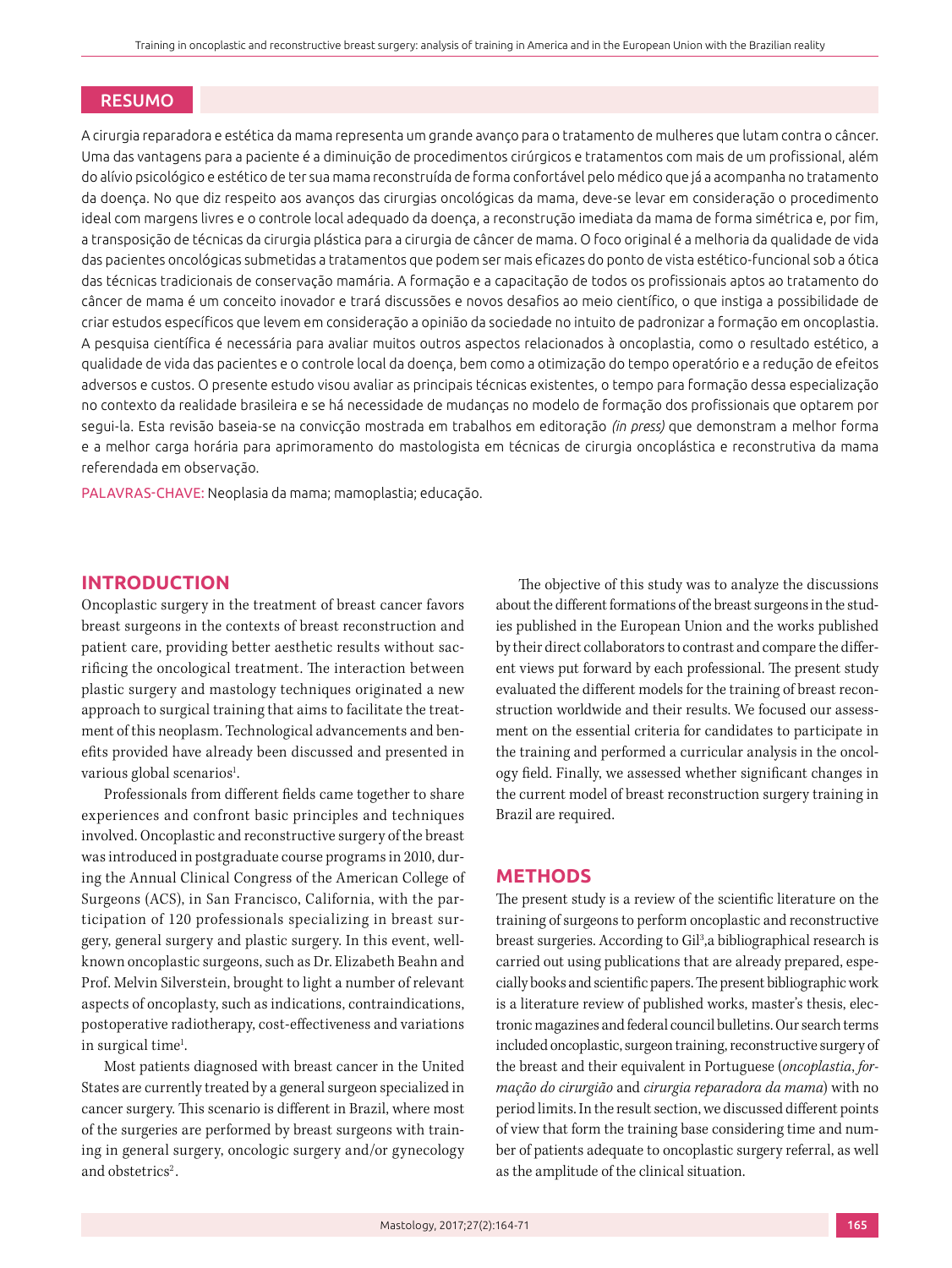# **OBJECTIVES**

## General Objectives

To discuss methodological, operational and training aspects of professionals in oncoplastic and reconstructive breast surgery in Brazil.

### Specific objectives

- To identify the time required for the training of medical professionals in oncoplastic and reconstructive breast surgery;
- To know and define the methodology applicable to the training of oncoplastic and reconstructive breast surgery (postgraduate programs, specialization courses, extension courses, continuing education, modular courses);
- To establish the professional practice time in oncoplastic and reconstructive breast surgery; and
- To identify the professional profile indicated for the performance of oncoplastic and reconstructive breast surgery.

# **RESULTS**

# Oncoplastic and reconstructive breast surgery scenario in several continents

The oncoplastic and reconstructive surgery of the breast techniques discussed worldwide seem to have parameterization with the Brazilian reality. The basis of reconstructive surgeries applied both in the US and in the European Union has the same basic surgical features for tumor removal and reconstitutions by flaps or breast implants. In relation to basic training, not many differences have been observed, since most professionals are surgeons — breast surgeons, plastic surgeons or oncologists. It should be emphasized that, although reconstructive surgeries are performed mostly by professionals of various specializations, the aesthetic part is almost entirely reserved for breast surgeons with training in oncoplastic and reconstructive breast surgeries<sup>4</sup>. .

According to Mazzei<sup>5</sup>, mastology, oncology and general surgery professionals should have mastery over oncoplastic and reconstructive breast surgery techniques in order to plan and customize the treatment for each patient. This, undoubtedly, has led to protests by plastic surgeons who advocate oncoplastic surgery is an exclusive practice for professionals in this field. This medical progress can aggregate plastic surgery techniques, adapting them to the oncological profile. The various Brazilian institutions that offer training in this specialty train residents to perform and develop the process correctly. Several international health centers find difficulties in adding plastic surgeons to teams for different reasons, which forces breast surgeons to acquire more experience in the reconstructive area<sup>5</sup>.

Baildam<sup>6</sup> analyzes that the legacy of historical surgical training meant that, until recently, few surgeons were equipped to offer this surgical approach to cancer, which simultaneously involves aesthetics and reconstruction. The author states that the change in the training of these professionals came to definitively change this reality. According to him, in the United Kingdom, only in the last decade, about 90 surgeons were awarded with high level scholarships. The basic course consists of 12 months of oncoplastic surgery training in 9 training centers performed by breast surgeons and plastic surgeons in an integrated manner. This approach seems to improve the quality of surgical care for the benefit of women, in addition to indicating a renovation in the field of breast surgery, far from the procedures based purely on resection techniques that remained unchanged for many decades.

Therefore, the outcome of the process in the UK has been marked by the interest in training among surgeons, so as to continue investing in a career in the breast surgery field, thus encouraging national scholarships and making them highly competitive. Some countries are already prepared to absorb this new medical specialty and have strategies in a partnership with the government to support the benefits of this type of surgery. The psychological impact on the patient and the increase in survival rates are numerically enthusiastic. Table 1 shows the training requirements to complete specialization in different countries<sup>7-11</sup>.

#### Oncoplastic Surgery in Brazil

According to Brazilian Law n. 12,802, sanctioned on April 24, 2013, when there are technical conditions, reconstruction shall be performed in the same surgery. In case of the immediate reconstruction is impossible, the patient shall be referred for followup and submitted to surgery soon after reaching the required clinical conditions<sup>12</sup>. This law was elaborated by Congresswoman Rebecca Garcia, who fought for more than five years for this service to be offered by the Brazilian public unified health system (SUS). The deputy reports that this law originated from feminist movements that believed the mutilation left by a tumor removal surgery would cause psychological damage as an effect of low self-esteem<sup>13</sup>.

After the law passed, some medical societies — such as the Brazilian Society of Mastology (SBM), the Brazilian Society of Plastic Surgery (SBCP) and the National Cancer Institute (INCA) — took actions to include oncoplasty as a medical complement in academic and extensive training for different specialties, graduating and training professionals who work in the fight against breast cancer to perform the reconstructive treatment in the early stages of diagnosis. According to  $Ruffo<sup>14</sup>$ , in an interview with Onconews, oncology safety must be aligned with aesthetic results to promote the better quality of life of patients. In addition, there seems to be the need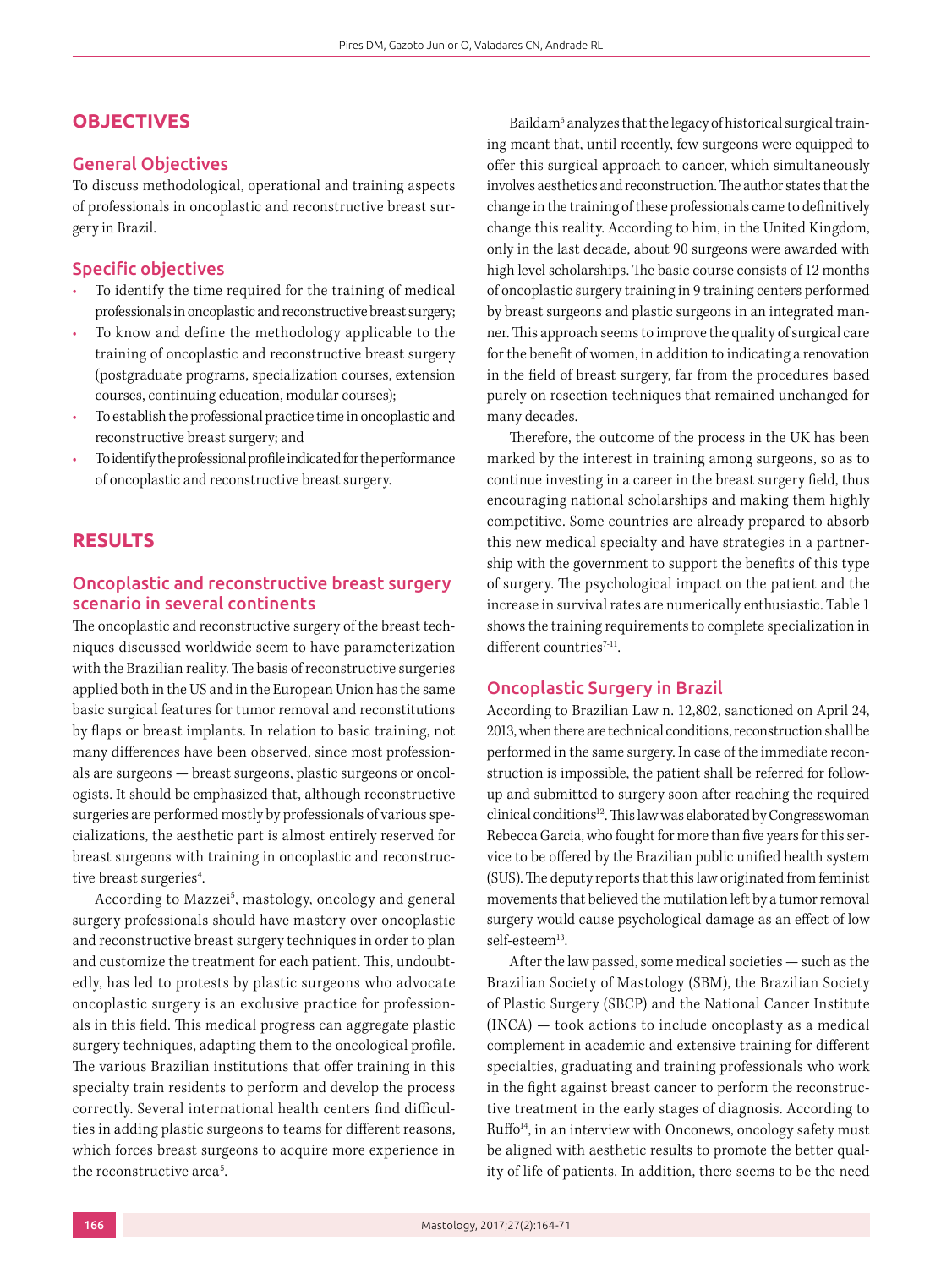for more intensive training of our professionals. The SBM has identified this gap even among residency graduates who have recently undergone medical licensing examination. In this sample, it is possible to see that 20% of these medical residency programs still offer very little or almost no oncoplastic train- $\mathrm{ing^{14}}.$  In 2010, in Brazil, five courses in oncoplasty were started (post-graduation, specialization or continuing or modular education), which are described in Table 2.

In Brazil, the requirements to apply for these courses are medical specialty in oncology, breast surgery or plastic surgery. The selection process includes curricular analysis, specific test and interview.



| Country         | <b>Attending physician</b> | <b>Base</b>                                                                   | <b>Future actions</b>                                                                                       |
|-----------------|----------------------------|-------------------------------------------------------------------------------|-------------------------------------------------------------------------------------------------------------|
| <b>EXPLORER</b> | Dick Rainsbury             | General surgeons<br>Breast surgeons                                           | Encourage training through scholarships<br>Introduce plastic surgery techniques<br>to postgraduate training |
|                 | Belen Maerck               | Gynecologist<br>General Surgeons with<br>postgraduate degrees in<br>Mastology | Create a new surgical specialty<br>Implement intensive training<br>courses on breast reconstruction         |
|                 | Maria João Cardoso         | Gynecologists<br>Oncologists<br>Plastic surgeons                              | Certification Centers<br>Design appropriate curriculum<br>to train professionals                            |
|                 | Cícero Urban               | Mastologists<br>Gynecologists<br>Plastic Surgeons<br>Oncologists              | Train professionals with a<br>specialty in Mastology<br>Grant scholarships to multiply professionals        |
|                 | Breast Surgeon             | General surgeons                                                              | Introduce programs for breast<br>reconstruction techniques combined<br>with plastic surgery techniques      |

Source: Cardoso MJ, et al.<sup>27</sup>

#### Table 2. Training centers in oncoplasty in Brazil.

| <b>Institution</b>                                                    | City           | <b>Physician in charge</b> | Certification            | Workload               |
|-----------------------------------------------------------------------|----------------|----------------------------|--------------------------|------------------------|
| Santa Casa de Belo Horizonte                                          | Belo Horizonte | Douglas Pires              | Graduate diploma         | 540 h<br>(15 months)   |
| Hospital do Câncer de Barretos                                        | Barretos       | Gustavo Zucca Matthes      | Specialization<br>course | 380 h<br>(19 months)   |
| Hospital Araújo Jorge de Goiânia                                      | Goiânia        | Régis Paulinelli           | Continuing<br>education  | 240 h<br>$(10$ months) |
| Beneficência Portuguesa de São Paulo                                  | São Paulo      | Vilmar Margues             | Extension course         | 240 h<br>(10 months)   |
| Hospital das Clínicas da Universidade<br>Federal do Rio Grande do Sul | Porto Alegre   | Jorge Biazús               | Modular course           | 60 h<br>Module         |

Source: Pires DM. Tcc - Orivaldo Gazoto Jr. [personal message] Message received on April 13, 2016.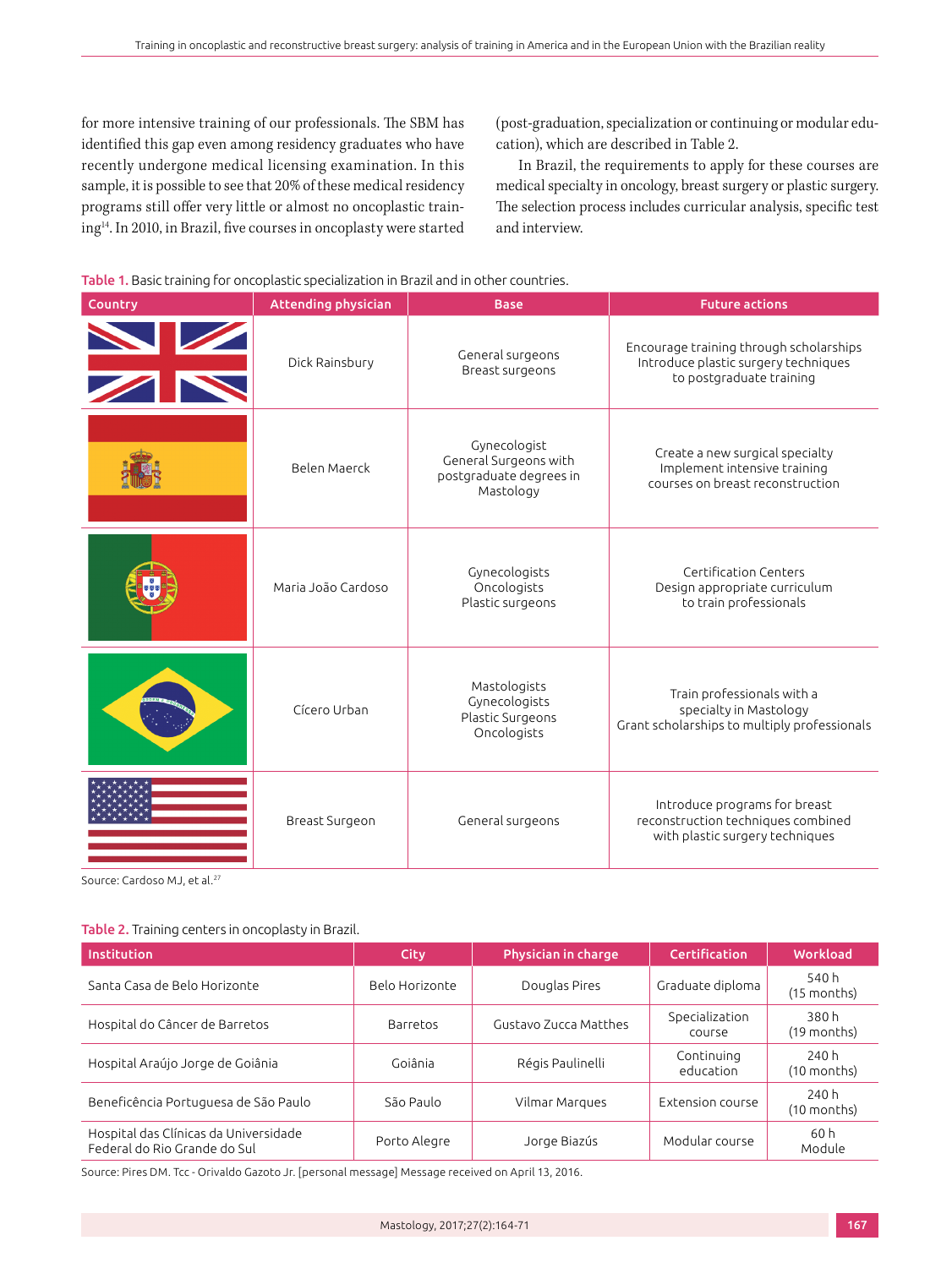## Oncoplasty development

Today's medical career requires specific refinements in each area. Patients are aware that specialized care is available for certain types of diseases, and realize that the care provided by a specialist is better than the service provided by a general surgeon. Thus, medical specialists who provide this type of care will, in great demand, be a byproduct of a well-informed society<sup>15</sup>.

Physicians who graduated in general surgery seem to respond well to these demands, seeking professional distinction in record numbers. It is estimated that half of the general surgeons acquire, each year, a certificate in some subspecialty recognized by the American Board of Medical Specialties<sup>16</sup>. Although the data show high volume of mortality by the hands of general surgeons, physicians who seek training are more assertive in complex surgical procedures such as oncology surgery. Oncoplasty came as an aggregating byproduct that, in addition to generating good results against breast cancer, promotes an increase in the quality of life of the patient. Oncoplasty also provides improvements in self-esteem by preserving a part of the body that, for a long time during the fight against this type of cancer, used to be mutilated<sup>17</sup>.

# The emergence of oncoplasty and fundamental techniques

In the 1990s, the German surgeon Audretsch coined the term oncoplastic surgery to name the procedures that allowed tumor resection followed by immediate breast reconstruction, with restorative techniques that applied the principles of cosmetic surgery and its variations (considering tumor location in the different quadrants of the breast and the relationship between breast volume and tumor size). After that, this new technique for the handling of breast cancer spread in Europe and the United States. Multidisciplinary work with the integration of oncologists and plastic surgeons began with excellent results. The immediate reconstruction of the breast was consecrated as a routine practice of major importance. Oncoplasty or oncoplastic surgery is the union of plastic surgery techniques directed to the reconstruction of the breast in the treatment against mammary tumors. From the 1980s and especially in the 1990s, part of the breast started to be preserved in cases of initial cancer. Some studies have shown that breast conservation enhances the quality of life and the self-esteem, and the fear of disease recurrence is not different between patients undergoing conservative breast therapy and mastectomy. However, there are still insufficient studies regarding the impact of oncoplastic surgery on local recurrences and overall disease-free survival. In addition, data regarding their aesthetic results are also limited. Thus, everything should be done to increase the breast conservation rate. However, the aesthetic result may vary between the different conservative procedures. It is extremely important to follow the surgical guidelines and to use oncoplastic techniques

when indicated, especially in patients with larger tumors<sup>4</sup>. Partial breast reconstruction techniques were also developed using the same principles of breast aesthetic surgeries, such as suspension, reduction and placement of silicone prostheses<sup>1</sup>. In 1994, a division of the breast into quadrants was instituted, which allowed the prior and planned analysis of the oncoplastic techniques to be used<sup>17</sup>.

Breast oncoplastic surgery is based on some fundamental techniques: reconstructions with and without flaps and breast  $implants<sup>19</sup>$  (Tables 3-5).

# Oncoplastic surgery and the Brazilian public service

In 2016, 57,960 new cases of breast cancer were estimated in Brazil<sup>20</sup>. Oncoplasty may be able to improve the outcome in the treatment of most patients, including those treated by the SUS. In this context, the diffusion of professionals specialized in oncoplasty is essential, aiming at the benefit to patients submitted to breast surgery for cancer treatment. Currently, the number of Brazilian professionals qualified in oncoplasty is limited, especially those in the public health sector<sup>21</sup>. In Brazil, breast surgeons are the target audience in oncoplasty training, which is an excellent starting point for defining the purpose of this

#### Table 3. Types of techniques without flaps.

| Type          | <b>Breast size</b>         | <b>Tumor location</b>                           |
|---------------|----------------------------|-------------------------------------------------|
| Lower pedicle | Small, medium<br>and large | Lateral and medial<br>and superior<br>quadrants |
| Upper pedicle | Medium and large           | Lower quadrants                                 |
| Round block   | Small and medium           | Periareolar and<br>central quadrant             |

Source: Mesquita M28.

#### Table 4. Types of techniques with flaps.

| Type <sup>1</sup>                   | <b>Correction type</b>     | <b>Risks</b> |
|-------------------------------------|----------------------------|--------------|
| TRAM flap                           | Post-mastectomy<br>defects | High         |
| Latissimus dorsi<br>muscle rotation | Post-quadrant<br>defects   | Reduced      |

TRAM: transverse abdominal muscle. Source: Mesquita M28.

#### Table 5. Flap reconstruction.

| <b>Breast type</b>                 | Indication                                                           |
|------------------------------------|----------------------------------------------------------------------|
| Implants or<br>expanders           | All sizes but more appropriate to small,<br>medium or absent breasts |
| Source: Mesquita M <sup>28</sup> . |                                                                      |

168 Mastology, 2017;27(2):164-71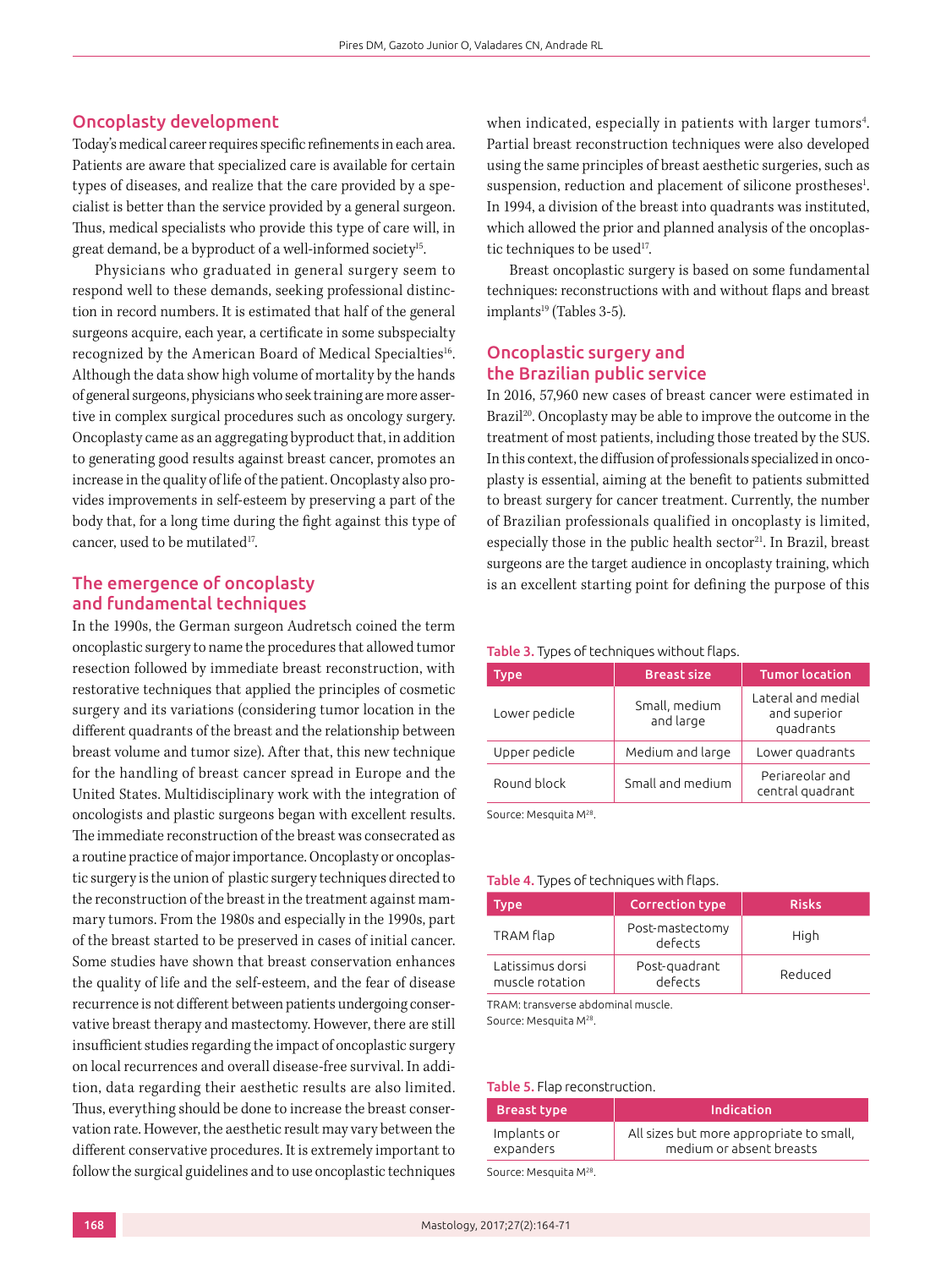study. The emphasis of oncoplastic specialization courses is the improvement of existing surgical techniques towards aesthetic breast reconstruction<sup>5</sup>. .

In a publication of the SBM magazine, from São Paulo, Mazzei (2010) states: "Our surgical practice underwent major and important modifications in the last years with conservative and less mutilating techniques, which allow us to preserve more of the cutaneous tissue, the nipple-areolar complex, the mammary gland and the axila"5 .Today, breast surgeons must have mastery over oncoplastic surgery techniques in order to plan and provide the most appropriate treatment for patients. This undoubtedly has created protests on the part of plastic surgeons, who consider themselves to be exclusive for this specialty. It is a fact that the interaction between teams allows knowledge sharing and the adaptation of plastic surgery techniques to the oncological profile. Therefore, institutions that offer training in this specialty certainly cover some of the oncoplastic techniques and must increasingly improve this approach"5 . The point defended by Mazzei portrays that oncoplastic surgeons must have a curriculum in oncology5 in order to provide the most appropriate treatment for their patients. The data in Table 6 were published by SUS and refer to the medical actions for breast repair surgery. The figures reveal that the number of procedures is growing, which is encouraging. However, the rate of repair surgery does not exceed 10% in the states analyzed.

## **DISCUSSION**

After evaluating some authors of oncoplasty worldwide, we observed that three specialties have greater demand for oncoplastic certification: breast surgery, plastic surgery and oncology surgery. Most of these specialties are based both in the United States and in the European Union. These professionals seek certification as a process of medical career improvement, aiming to combine treatment with psychological and aesthetic features. Although Brazil is a country of continental dimensions, not all its regions have multidisciplinary teams.

#### Table 6. Number of reparative surgeries in some Brazilian states.

| <b>State</b>   | <b>Procedures</b> | Repair<br>surgery | %   |
|----------------|-------------------|-------------------|-----|
| São Paulo      | 8,058             | 386               | 4.8 |
| Rio de Janeiro | 3,951             | 220               | 5.6 |
| Minas Gerais   | 2,429             | 88                | 3.6 |
| Ceará          | 2,242             | 15                | 0.7 |
| Pernambuco     | 2,155             | 54                | 2.5 |
| <b>Brasil</b>  | 32,548            | 1074              | 3.3 |

Source: Resende MA29.

Some regions are faced with the shortage of specialized physicians, which forces patients to travel in order to seek breast cancer treatment, consequently reducing survival rates. A trained oncoplastic practitioner, by having support material, will considerably reduce the number of deaths due to late treatment or absence of treatment, contributing to an effective public health program.

#### Mastology point of view

The surgical treatment of benign and malignant mammary neoplasias, as well as the approach of hypertrophies and mammary asymmetries, requires mastologists to have the technical knowledge previously applied by plastic surgeons. The contralateral breast symmetry among patients undergoing conservative surgical treatments should be considered. Oncological mammoplasty adapts mammoplasty to the surgical treatment of breast cancer. It is a well-defined surgical strategy to treat selected cases that promotes an increase in conservative surgery indications22. Reduction mammoplasty techniques appear to be safe for treating neoplasms in any mammary region with satisfactory aesthetic results. They are based on original techniques that preserve the ascending and perfusing features of the nipple-areolar complex<sup>22</sup>. For conservative surgical treatments, breast cancer surgeons should take the following into consideration: local recurrence, survival rates and patient satisfaction. The application of mammoplasty techniques in the treatment of breast cancer offers an improvement in patient satisfaction, without compromising oncological outcomes<sup>23</sup>. In relation to relapses, tumors larger than 2 cm appear to have an increased risk of local recurrence<sup>24</sup>.

The results of oncological mammoplasty are similar to those obtained in purely esthetic reductions.22 The proper preoperative planning should consider tumor location and the relation of the area to be resected with the total mammary volume. That will determine the technique to be applied and the location of the incisions for a satisfactory outcome both from the oncological and the aesthetic points of view. Patients affected by mammary neoplasia and with very large breasts, when submitted to oncological mammoplasty, will, in addition to the treatment of the disease, benefit from an improvement in overall quality of life. Although these patients could have a good outcome with simple conservative surgery, they constitute the group with the highest morbidity in postoperative radiotherapy, which is usually very uncomfortable due to the volume and shape of their breasts. In addition, dose homogeneity is more difficult to obtain in large breasts $22$ .

A good preoperative evaluation (with emphasis on the resection area, incision design, possibility of immediate silhouette repair and mammary symmetry), besides providing treatment of malignant neoplasms, improves the patients' quality of life<sup>22</sup>. The basis of mastology requires the current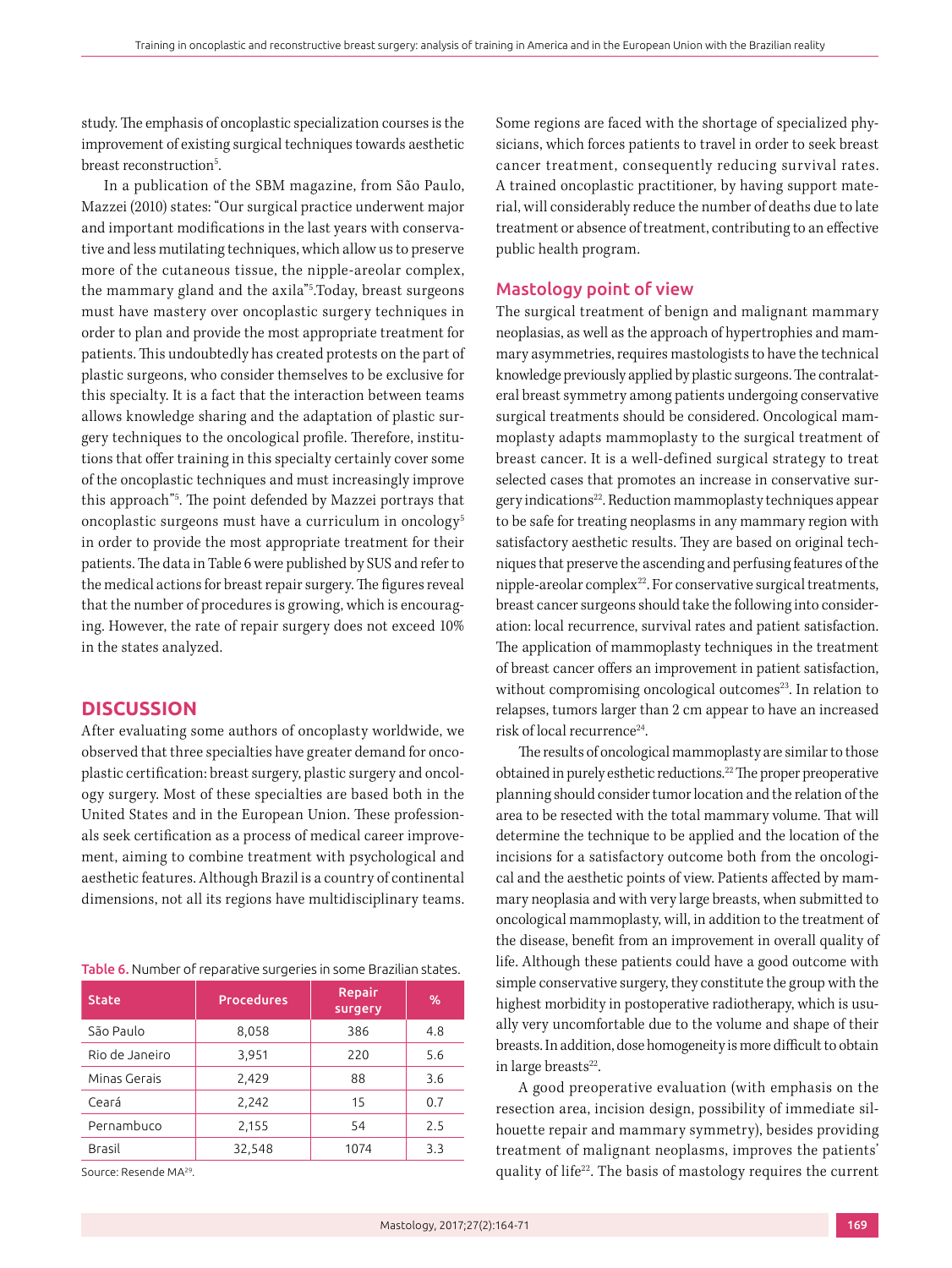professional to master surgical techniques of reductive mammoplasty, to provide a treatment with oncological safety associated with excellence in aesthetic results for a greater number of patients.

#### Plastic surgery's point of view

According to Sampaio<sup>25</sup>, the approach of plastic surgeons to breast surgeons, radiologists, pathologists, clinical oncologists and radiotherapists, when aiming to exchange knowledge, contributes with the multidisciplinary understanding of breast cancer. According to clinical oncology and oncoplastic breast surgery experience, the concerns that a plastic surgeon should have when performing oncoplastic surgery include:

- 1. awareness of the extent of the disease;
- 2. oncologic surgical programming and possibilities of intraoperative changes;
- 3. anatomopathological diagnosis and margin control;
- 4. radiotherapy and breast reconstruction;
- 5. adjuvant chemotherapy and neoadjuvant chemotherapy;
- 6. reconstruction aesthetic results; and
- 7. clinical and imaging follow-up<sup>25</sup>.

The plastic surgery principles indicate that oncological or mastological follow-up is of extreme importance for a better treatment strategy. The plastic surgeon should also be concerned about the aesthetic implications of radiotherapy treatment (which may be compromised $^{26}$ ) or chemotherapy, which should start within 12 weeks after the surgical procedure<sup>25</sup>.

## Oncology Overview

It is the responsibility of the surgeon to diagnose breast cancer and ensure that there is a multidisciplinary team to approach the treatment before introducing the patient in the process. Another essential component is the inclusion of the patient in the multidisciplinary team, since a consensus among professionals will result in a common agreement on the guidelines and will have an impact on the quality of care. The absence of guidelines will result in different ways of treating patients within the same team, generating lack of clarity and variability in outcomes. A database on breast cancer is essential for auditing and for surgical quality control in individual units. The objective of this database is to define standards of care towards the cure of the patient. The presence of combined protocols allows the deficiencies to be clearly identified. It is a fundamental auditing principle to change and improve the surgical practice. Delayed diagnosis of breast cancer due to poor quality of care can alter the disease stage and impact patients' survival. The oncology practitioner is, for the most part, the first point of contact for patients with symptomatic disease, who has the responsibility to adequately refer the patient to the diagnostic service. Finally, oncology advocates that it should be the basis

for the oncoplastic surgeon, in order to guarantee better survival and, especially, the quality of the treatment from beginning to end. This is justified by the fact that, in the middle of their studies, oncoplastic surgeons study techniques of treatment for all types of cancer and have contact with a multidisciplinary team of professions, including radiology, radiography, pathology, surgery, nursing and medical physics.

# **CONCLUSION**

Considering the time invested in training and thesis defense of each specialty, it is relevant that all areas involved have a minimum knowledge of cancer treatment and undergo a selective process related to a multidisciplinary surgery team before handling the neoplasia. Mastology and oncology already have an extensive curriculum, with no need for selections to be eligible for sub-specialization in oncoplasty. However, the plastic surgeon needs to perform a curricular test of medical activities directly or indirectly connected with the treatment of cancer in general, or specifically breast cancer. An additional period should be introduced in the plastic surgeon's curriculum to approach oncological theories and techniques. The commitment of oncoplasty with patients favored less invasive surgical procedures. Many of the oncoplastic techniques can be performed by other medical specialties, but, without proper professional training, they can lead to inappropriate harm to patients. According to Simmons<sup>7</sup>, it is extremely important to be flexible and adaptable to these changes in the way we care for our cancer patients.

Table 1 shows that, in Brazil, in the United States and in Europe, the specialties do not differ from each other in relation to the surgical basis of breast reconstruction or in relation to initial or advanced treatment of breast cancer. Based on these conclusions, we can suggest the following design for the formation of oncoplastic breast professionals:

- 1. type of training: postgraduate program, in which the graduate student will receive academic background proved by a thesis presentation;
- 2. training time: which can vary between 12 and 24 months, depending on the previous training;
- 3. number of procedures: at least 4 patients for each of the basic themes of oncoplastic training, including changes in breast volume;
- 4. target audience: plastic surgeons, breast surgeons and oncologists.

# **ACKNOWLEDGEMENTS**

I, Dr. Orivaldo Gazoto Junior, thank my advisor, Dr. Douglas de Miranda Pires, and my classmates. I take them as a legacy of respect, admiration and friendship.